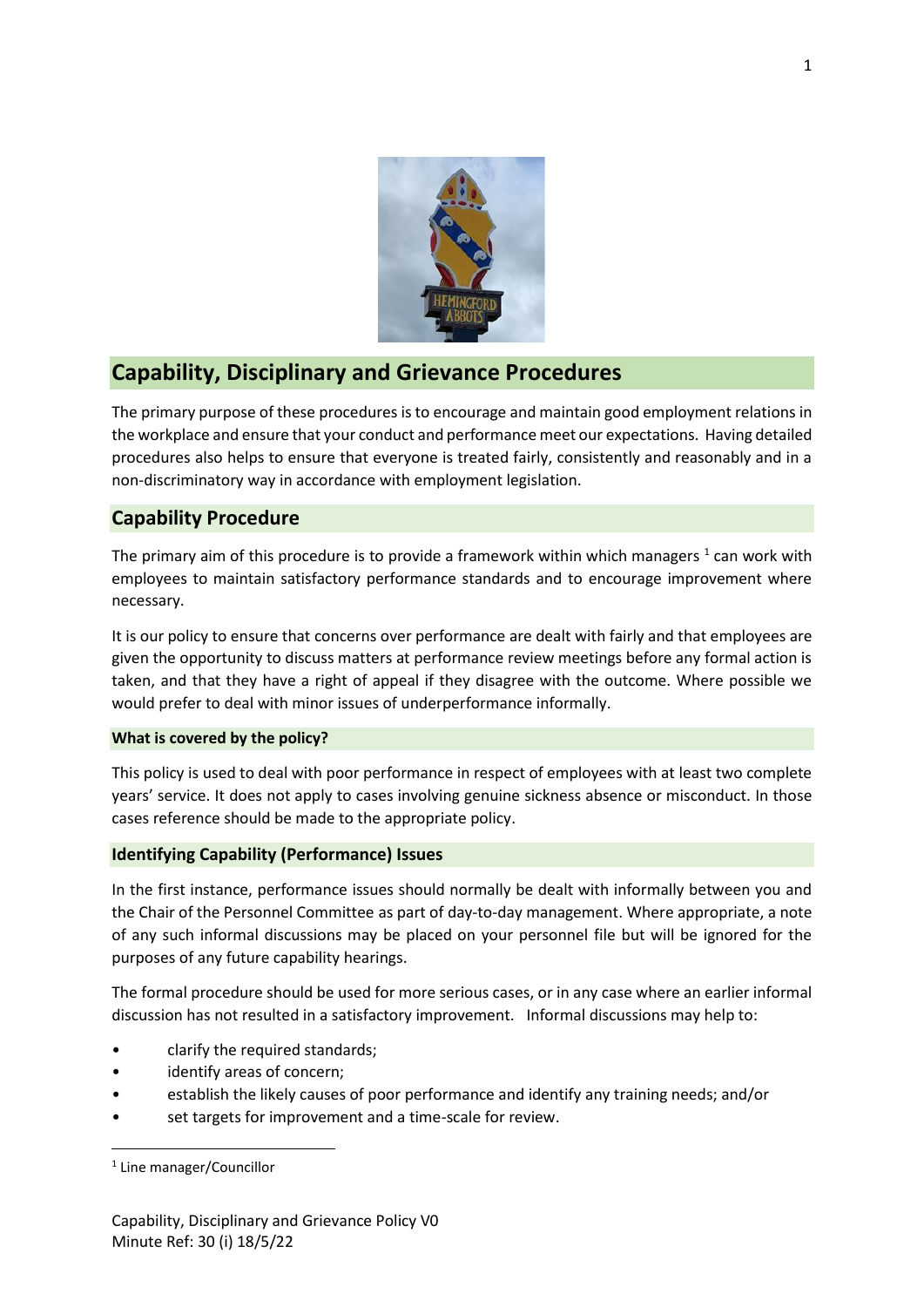Employees will not normally be dismissed for performance reasons without previous warnings. However, in serious cases of gross negligence, or in any case involving an employee who has not yet completed their probationary period and/or with less than two years' service, dismissal without previous warnings may be appropriate.

If we have concerns about your performance, we will undertake an investigation to decide if there are grounds for taking formal action under this procedure. The procedure involved will depend on the circumstances but may involve reviewing your personnel file including any appraisal records, gathering any relevant documents, monitoring your work and, if appropriate, interviewing you and/or other individuals confidentially regarding your work.

If we consider you are underperforming we may decide to adopt a formal capability review process. The aim of this is to help you improve your performance to levels that are acceptable by us, but it may involve gradually escalating warnings which could ultimately result in a decision that you are not capable of doing the job you are employed to do and your dismissal on grounds of capability.

#### **Disabilities**

Consideration will be given to whether poor performance may be related to a disability and, if so, whether there are reasonable adjustments that could be made to your working arrangements, including changing your duties or providing additional equipment or training. We may also consider adjusting this procedure in appropriate cases.

If you wish to discuss this or inform us of any medical condition you consider relevant, you should contact the Chair of the Personnel Committee.

#### **Confidentiality**

Our aim is to deal with performance matters sensitively and with due respect for the privacy of any individuals involved. All employees must treat as confidential any information communicated to them in connection with a matter which is subject to this capability procedure.

You, and anyone accompanying you (including witnesses), must not make electronic recordings of any meetings or hearings conducted under this procedure.

You will normally be told the names of any witnesses whose evidence is relevant to your capability hearing, unless we believe that a witness's identity should remain confidential.

#### **Capability Review Process**

#### **Stage 1**

You will be invited to a performance review meeting which will normally be held by the Chair of the Personnel Committee and will normally be attended by the Chair of the Parish Council. You will have a right to be accompanied by a colleague or an appropriately trained union representative (see section below).

At the stage 1 meeting if we decide that your performance is unsatisfactory, we will give you a formal warning and put you on a performance improvement plan, setting out:

- The areas in which you have not met the required performance standards.
- Targets for improvement.

Capability, Disciplinary and Grievance Policy V0 Minute Ref: 30 (i) 18/5/22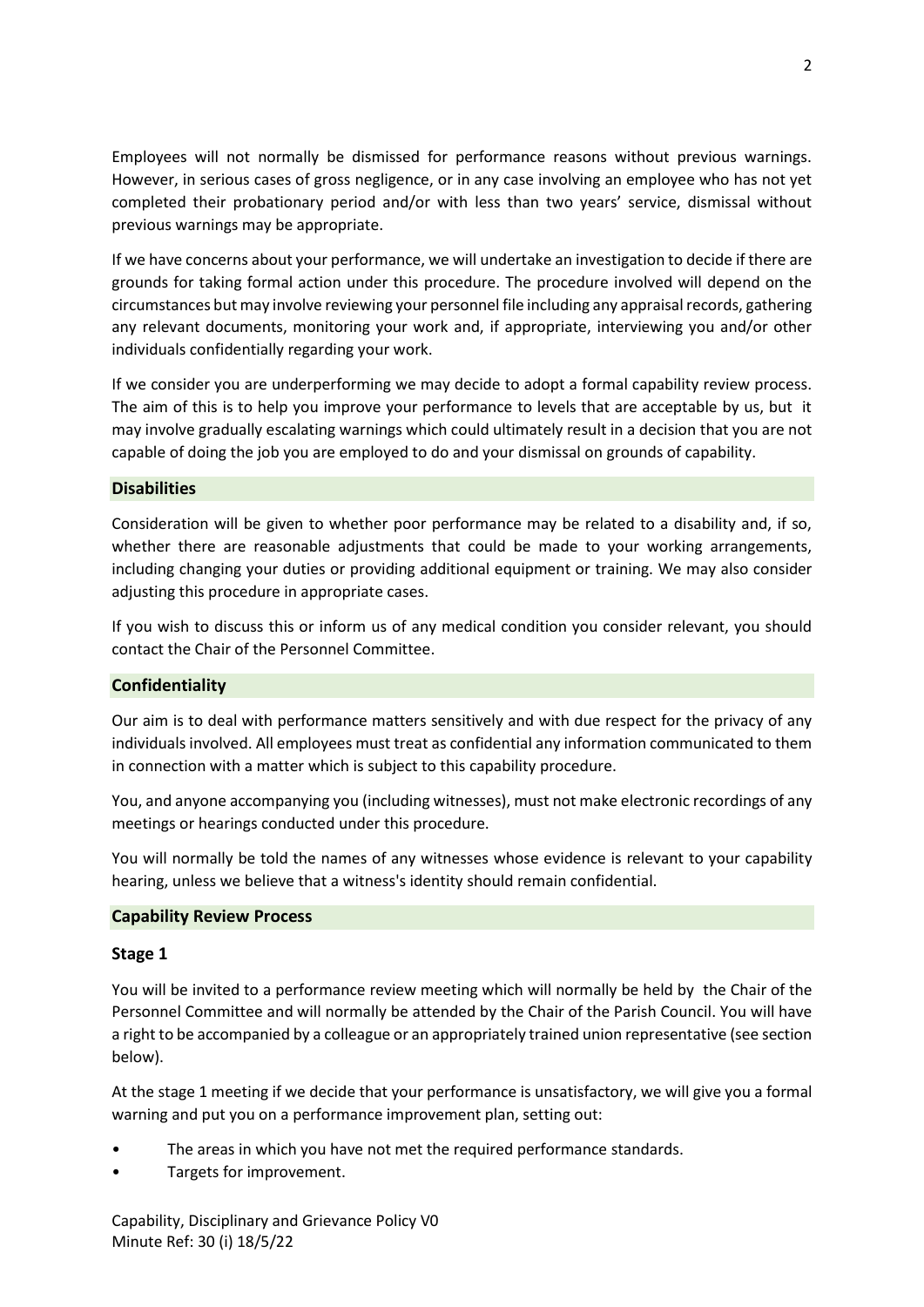- Any measures, such as additional training or supervision, which will be taken with a view to improving performance.
- A period for review.
- The consequences of failing to improve within the review period, or of further unsatisfactory performance.

A performance review meeting may be adjourned if we need to gather any further information or consider matters discussed at the meeting. You will be given a reasonable opportunity to consider any new information obtained before the hearing is reconvened.

The outcome of the meeting, including the written warning and details of the performance improvement plan, will be confirmed in writing, usually within one week of the performance review meeting. You will have a right of appeal if you do not agree with the outcome of the meeting. Your appeal must be submitted within one week of receiving the written warning and details of the performance improvement plan.

The performance improvement plan will normally remain active for six months, after which time it will be disregarded for the purposes of this capability procedure.

After the active period, the performance improvement plan will remain permanently on your personnel file.

Your performance will be monitored during the review period and we will write to inform you of the outcome:

- if your line manager/Chair of the Personnel Committee is satisfied with your performance, no further action will be taken;
- if your line manager is not satisfied, the matter may be progressed to a Stage 2 performance review meeting; or
- if the manager feels that there has been a substantial but insufficient improvement, the review period may be extended.

## **Stage 2 Meeting Final Written Warning**

If your performance does not improve within the review period set out in a performance improvement plan, or if there is further evidence of poor performance while your performance improvement plan is still active, we may decide to hold a Stage 2 meeting. We will send you written notification of the meeting, and you will have a right to be accompanied (see Stage 1 above and Right to be Accompanied section below).

At the Stage 2 performance review meeting if we decide that your performance is unsatisfactory, we will give you a final written warning, and amend the performance improvement plan by setting out:

- the areas in which you have not met the required performance standards;
- targets for improvement;
- any measures, such as additional training or supervision, which will be taken with a view to improving performance;
- a period for review; and
- the consequences of failing to improve within the review period, or of further unsatisfactory performance.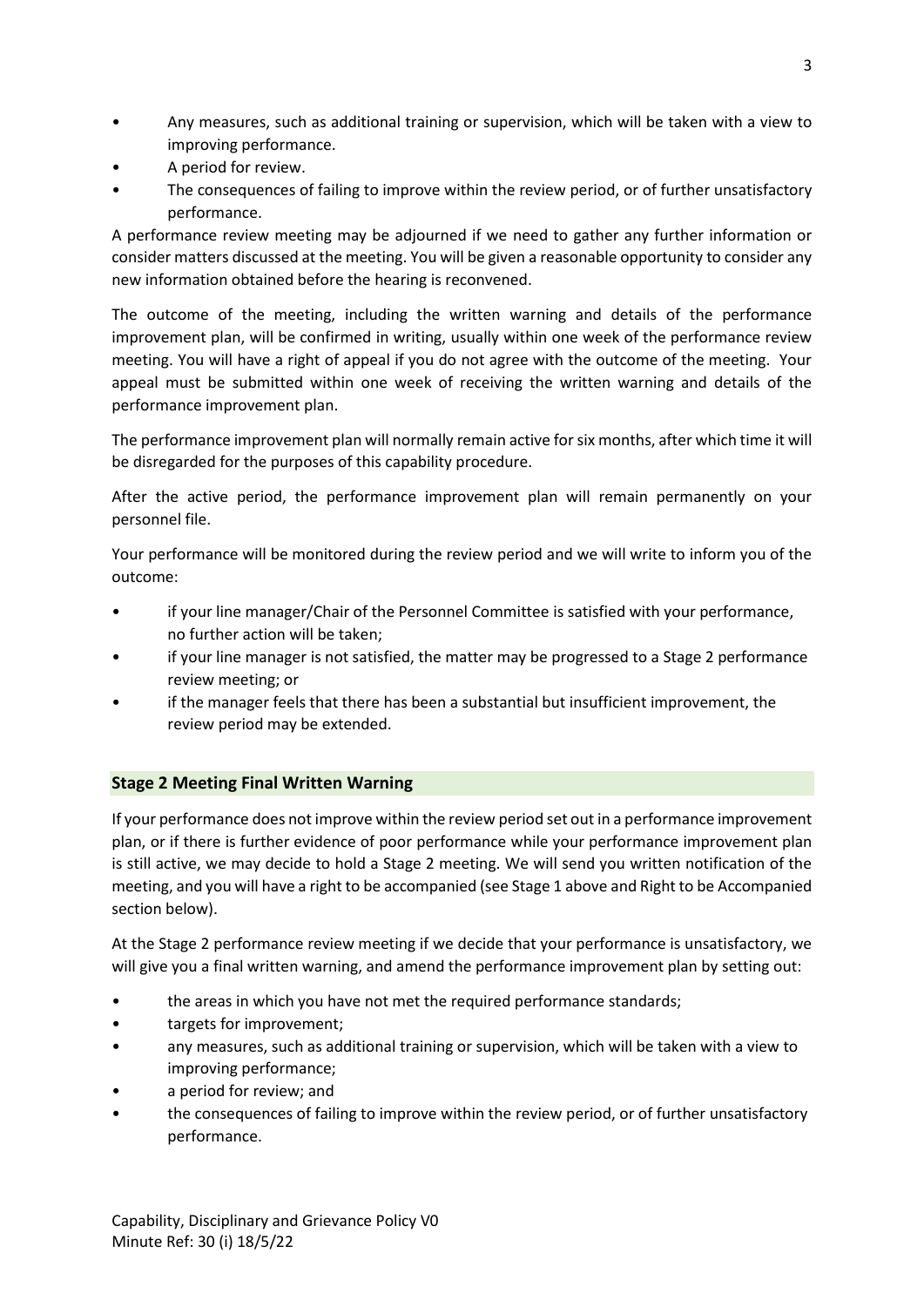A final written warning may be authorised by the Chair of the Personnel Committee, your Line Manager or the Chair of the Parish Council.

A final written warning will normally remain active for six months. After the active period, the warning will remain permanently on your personnel file.

Your performance will be monitored during the review period and we will write to inform you of the outcome:

- if your line manager is satisfied with your performance, no further action will be taken;
- if your line manager is not satisfied, the matter may be progressed to a Stage 3 performance review meeting ; or
- if the manager feels that there has been a substantial but insufficient improvement, the review period may be extended.

## **Stage 3 Meeting: Dismissal or Redeployment**

We may decide to hold a Stage 3 performance review meeting if we have reason to believe:

- your performance has not improved sufficiently within the review period set out in a final written warning;
- your performance is unsatisfactory while a final written warning is still active; or
- your performance has been grossly negligent such as to warrant dismissal without the need for a written warning.

We will send you written notification of the hearing.

At the Stage 3 Meeting, if we find that your performance is unsatisfactory, we will inform you that we have decided that you are not capable of doing the job you are employed to do, and we may consider a range of options including:

- Dismissing you.
- Redeploying you into another suitable job at a lower grade.
- Extending an active written warning and setting a further review period (in exceptional cases where we believe a substantial improvement is likely within the review period).
- Giving a written warning (where no written warning is currently active).

The decision may be authorised by your Line Manager or the Chair of the Personnel Committee.

Dismissal will normally be with full notice or payment in lieu of notice, unless your performance has been so negligent as to amount to gross misconduct, in which case we may dismiss you without notice or any pay in lieu.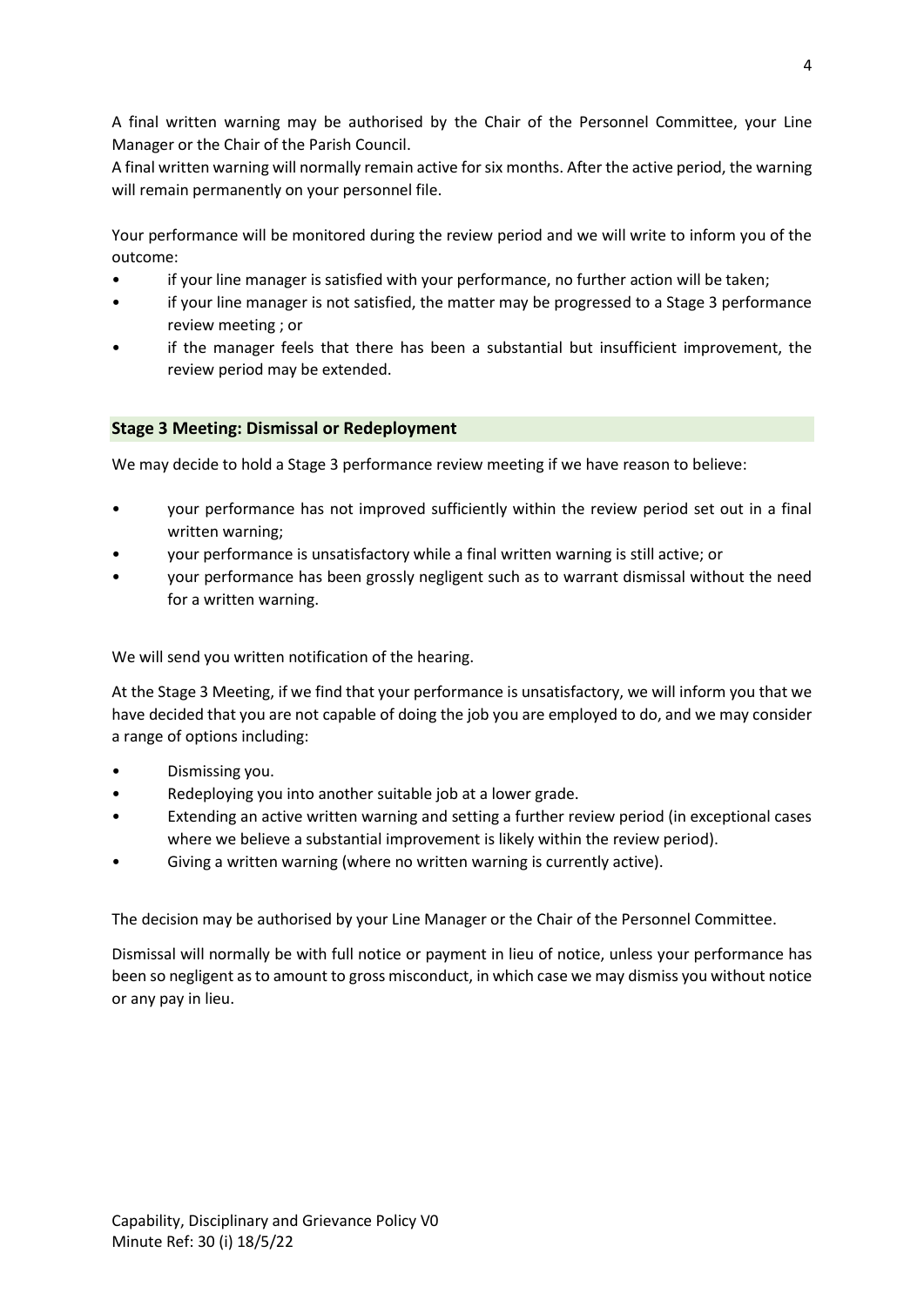#### **Appeal Procedure**

If you feel that any decision about poor performance under this procedure is wrong or unjust you should appeal in writing, stating your full grounds of appeal, to the Chair of the Parish Council within one week of the date on which you were informed in writing of the decision.

If you are appealing against dismissal, the date on which dismissal takes effect will not be delayed pending the outcome of the appeal. However, if your appeal is successful you will be reinstated with no loss of continuity or pay.

If you raise any new matters in your appeal, we may need to carry out further investigation. If any new information comes to light we will provide you with a summary including, where appropriate, copies of additional relevant documents and witness statements. You will have a reasonable opportunity to consider this information before the hearing.

We will give you written notice of the date, time and place of the appeal hearing. This will normally be two to seven days after you receive the written notice.

Where possible, a senior manager who has not been previously involved in the process will be involved in any appeal meeting in addition to your line manager whose decision/view you are appealing against A member of the Personnel Committee will also usually be present. You will have your usual right to be accompanied (see Right to be accompanied section below).

Following the appeal meeting we may:

- confirm the original decision;
- revoke the original decision; or
- substitute a different outcome.

We will inform you in writing of our final decision as soon as possible, usually within one week of the appeal meeting. Where possible we will also explain this to you in person. There will be no further right of appeal.

#### **Right to be accompanied**

Minute Ref: 30 (i) 18/5/22

You may bring a companion to any performance review or appeal meeting under this procedure. The companion must be a colleague [or a union representative with appropriate training]. You must tell the manager conducting the meeting who your chosen companion is, in good time before the meeting.

A companion is allowed reasonable time off from duties without loss of pay but no-one is obliged to act as a companion if they do not wish to do so.

If your companion is unavailable at the time a meeting is scheduled and will not be available for more than five working days we may require you to choose someone else.

If you or your companion cannot attend the meeting you should inform us immediately and we will usually arrange an alternative time. You must make every effort to attend the hearing, and failure to attend without good reason may be treated as misconduct. If you fail to attend without good reason or are persistently unable to do so (for example, for health reasons), we may have to take a decision based on the available evidence.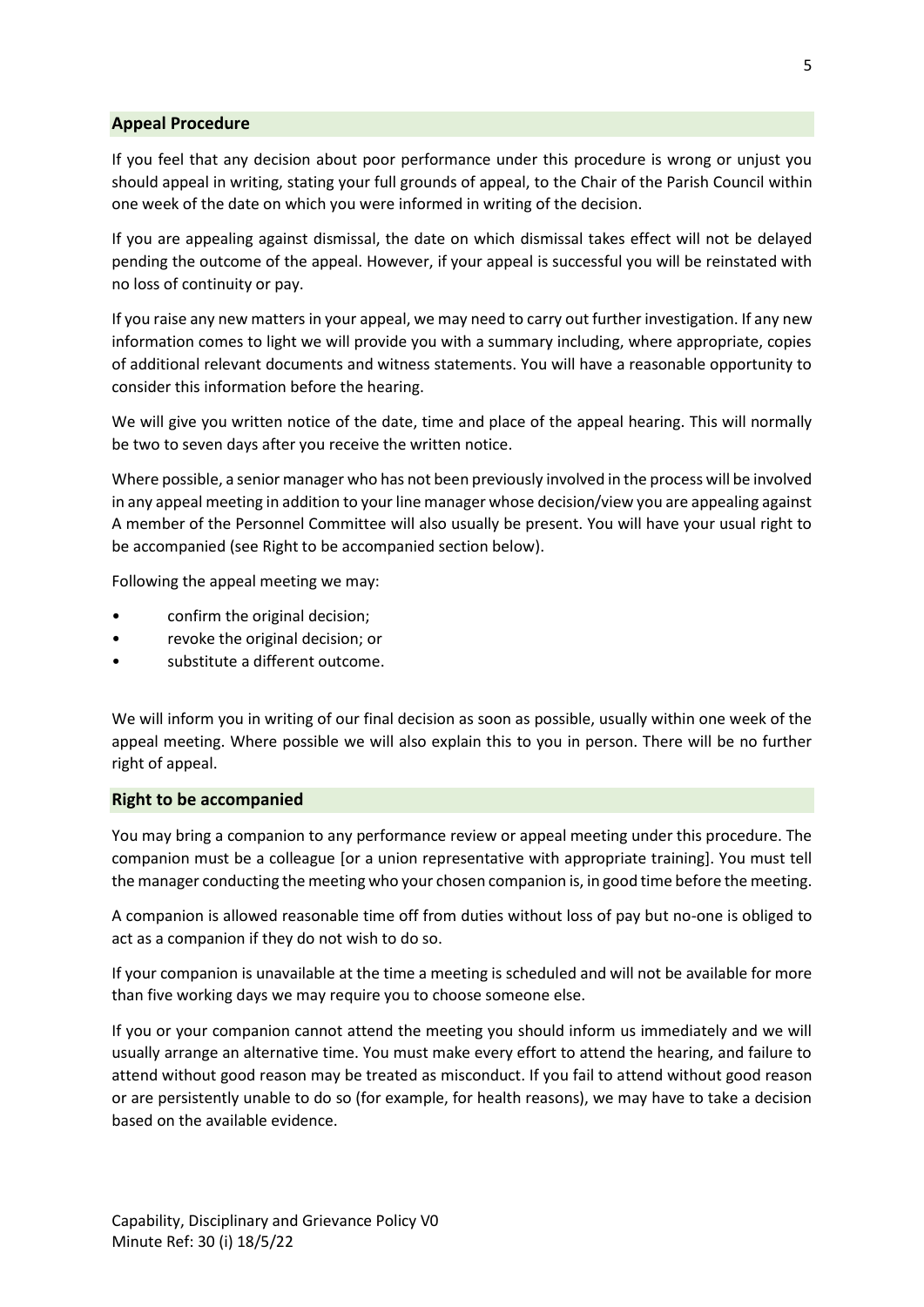## **Disciplinary procedure**

The aims of this Disciplinary Procedure and its associated Disciplinary Rules are to set out the standards of conduct expected of all staff and to provide a framework within which managers can work with employees to maintain satisfactory standards of conduct and to encourage improvement where necessary.

It is our policy to ensure that any disciplinary matter is dealt with fairly and that steps are taken to establish the facts and to give employees the opportunity to respond before taking any formal action.

#### **What is covered by the procedure?**

This procedure is used to deal with misconduct. It does not apply to cases involving genuine sickness absence, proposed redundancies or poor performance. In those cases reference should be made to the appropriate policy or procedure.

Minor conduct issues can often be resolved informally between you and your line manager. These discussions should be held in private and without undue delay whenever there is cause for concern. Where appropriate, a note of any such informal discussions may be placed on your personnel file but will be ignored for the purposes of any future capability hearings. In some cases an informal verbal warning may be given, which will not form part of your disciplinary records. Formal steps will be taken under this procedure if the matter is not resolved, or if informal discussion is not appropriate (for example, because of the seriousness of the allegation).

You will not normally be dismissed for a first act of misconduct, unless we decide it amounts to gross misconduct or you have not yet completed your probationary period.

If you have difficulty at any stage of the procedure because of a disability, you should discuss the situation with your line manager as soon as possible.

#### **Confidentiality**

Our aim is to deal with disciplinary matters sensitively and with due respect for the privacy of any individuals involved. All employees must treat as confidential any information communicated to them in connection with an investigation or disciplinary matter.

You, and anyone accompanying you (including witnesses), must not make electronic recordings of any meetings or hearings conducted under this procedure.

You will normally be told the names of any witnesses whose evidence is relevant to disciplinary proceedings against you, unless we believe that a witness's identity should remain confidential.

#### **Investigations**

The purpose of an investigation is for us to establish a fair and balanced view of the facts relating to any disciplinary allegations against you, before deciding whether to proceed with a disciplinary hearing. The amount of investigation required will depend on the nature of the allegations and will vary from case to case. It may involve interviewing and taking statements from you and any witnesses, and/or reviewing relevant documents. The Chair of the Personnel Committee will usually appoint a Councillor to carry out the investigation.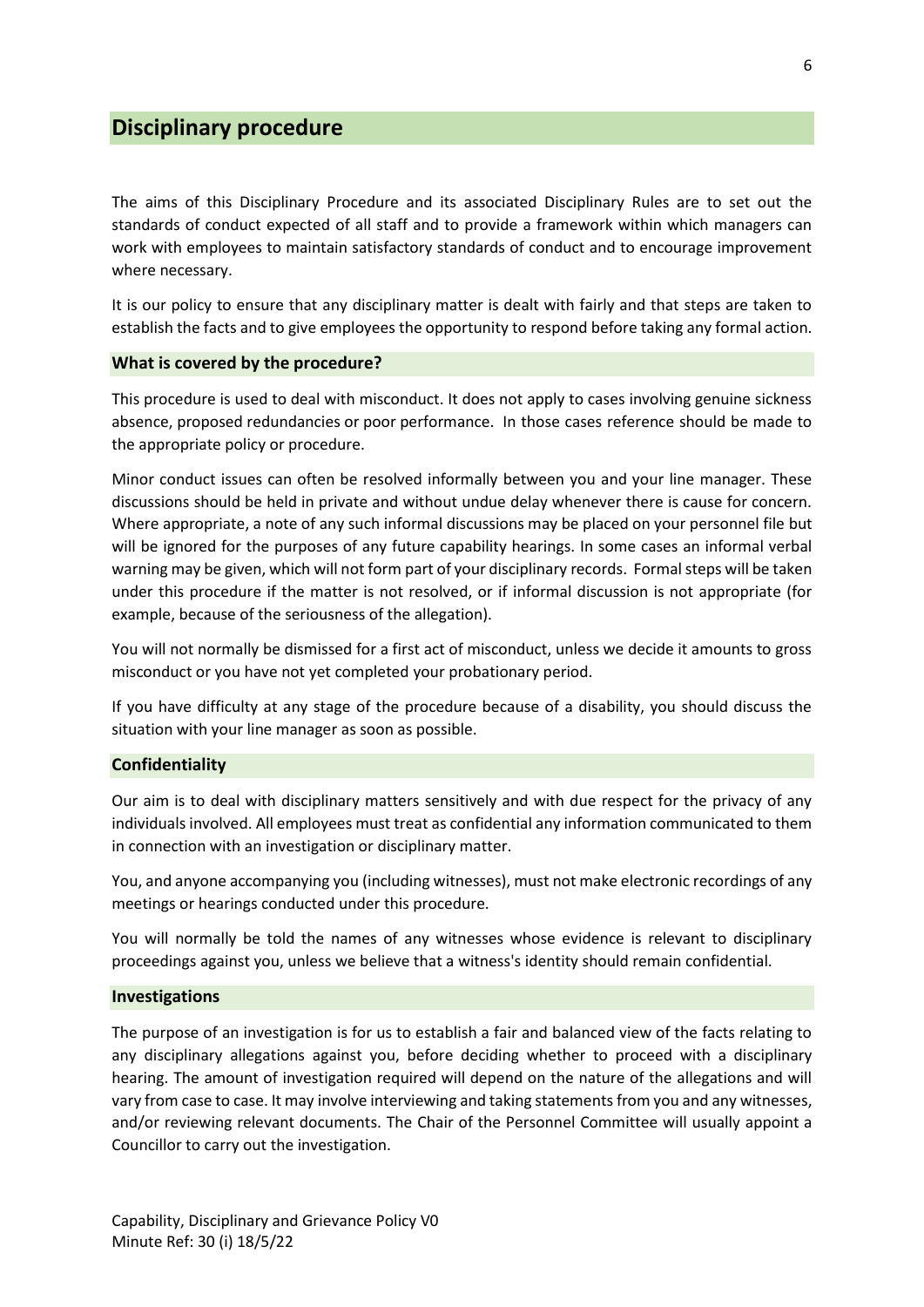Investigative interviews are solely for the purpose of fact-finding and no decision on disciplinary action will be taken until after a disciplinary hearing has been held.

You do not normally have the right to bring a companion to an investigative interview. However, we may allow you to bring a companion if it helps you to overcome any disability, or any difficulty in understanding English.

You must co-operate fully and promptly in any investigation. This will include informing us of the names of any relevant witnesses, disclosing any relevant documents to us and attending investigative interviews if required.

### **Criminal charges**

Where your conduct is the subject of a criminal investigation, charge or conviction we will investigate the facts before deciding whether to take formal disciplinary action.

We will not usually wait for the outcome of any prosecution before deciding what action, if any, to take. Where you are unable or have been advised not to attend a disciplinary hearing or say anything about a pending criminal matter, we may have to take a decision based on the available evidence.

A criminal investigation, charge or conviction relating to conduct outside work may be treated as a disciplinary matter if we consider that it is relevant to your employment.

#### **Suspension**

In some circumstances we may need to suspend you from work. The suspension will be for no longer than is necessary to investigate the allegations and we will confirm the arrangements to you in writing. While suspended you should not contact any of our stakeholders, suppliers, parishioners, contractors or staff, unless you have been authorised to do so by the Chair of the Personnel Committee.

Suspension of this kind is not a disciplinary penalty and does not imply that any decision has already been made about the allegations. You will continue to receive your full basic salary and benefits during the period of suspension.

#### **Notification of a hearing**

Following any investigation, if we consider there are grounds for disciplinary action, you will be required to attend a disciplinary hearing. We will inform you in writing of the allegations against you, the basis for those allegations, and what the likely range of consequences will be if we decide after the hearing that the allegations are true. We will also include the following where appropriate:

- a summary of relevant information gathered during the investigation;
- a copy of any relevant documents which will be used at the disciplinary hearing; and
- a copy of any relevant witness statements, except where a witness's identity is to be kept confidential, in which case we will give you as much information as possible while maintaining confidentiality.

We will give you written notice of the date, time and place of the disciplinary hearing. The hearing will be held as soon as reasonably practicable, but you will be given a reasonable amount of time, usually two to seven days, to prepare your case based on the information we have given you.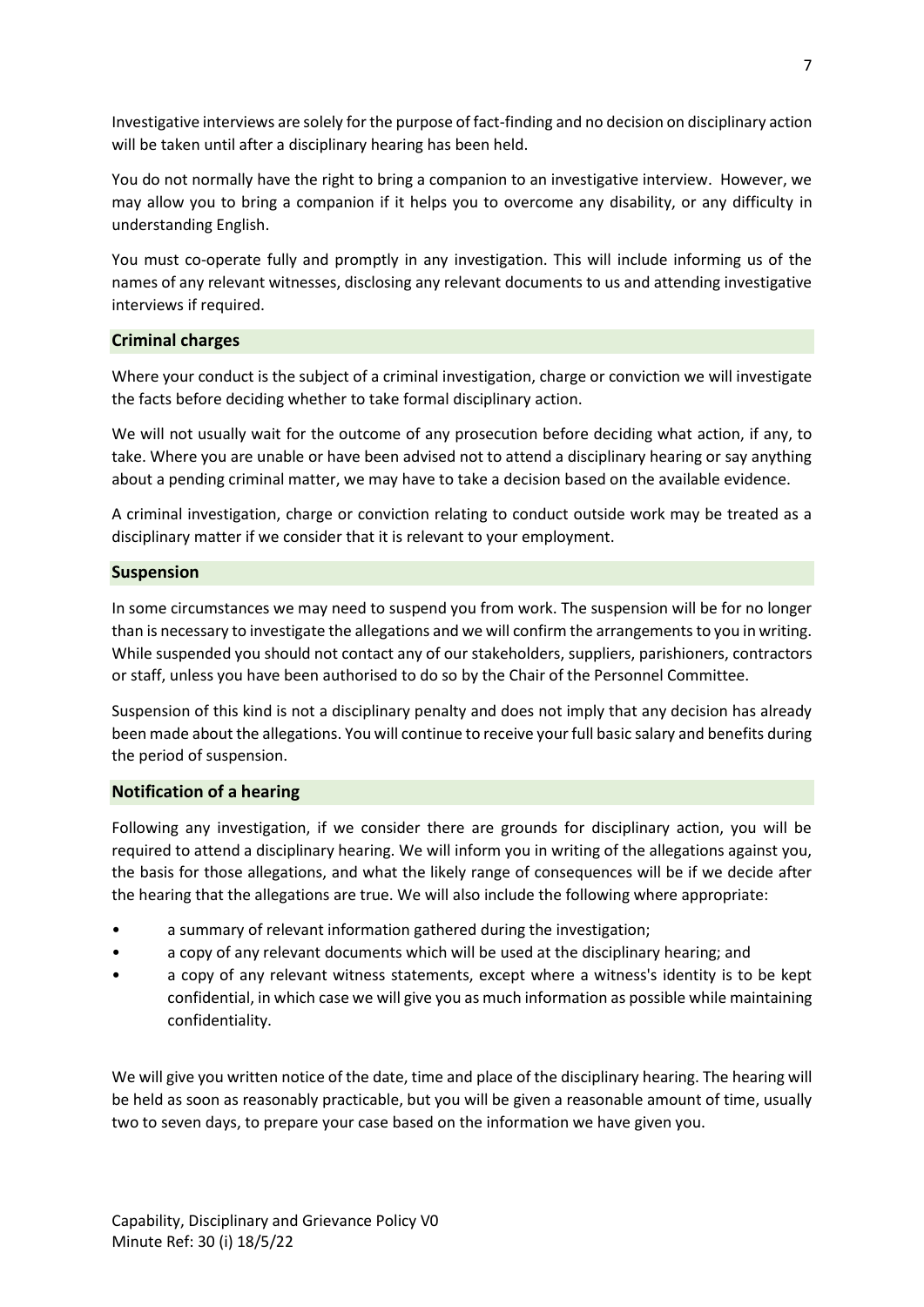#### **The right to be accompanied**

You may bring a companion to any disciplinary hearing or appeal hearing under this procedure. The companion must be a colleague. You must tell the Chair of the Personnel Committee who your chosen companion is, in good time before the hearing.

A companion is allowed reasonable time off from duties without loss of pay but no-one is obliged to act as a companion if they do not wish to do so.

If your choice of companion is unreasonable we may require you to choose someone else, for example:

- if in our opinion your companion may have a conflict of interest or may prejudice the hearing; or
- if your companion is unavailable at the time a hearing is scheduled and will not be available for more than five working days.

We may, at our discretion, allow you to bring a companion who is not a colleague or union representative (for example, a member of your family) where this will help overcome a disability, or where you have difficulty understanding English.

#### **Procedure at disciplinary hearings**

If you or your companion cannot attend the hearing you should inform us immediately and we will arrange an alternative time. You must make every effort to attend the hearing, and failure to attend without good reason may be treated as misconduct. If you fail to attend without good reason or are persistently unable to do so (for example for health reasons), we may have to take a decision based on the available evidence.

The hearing will be chaired by the Chair of the Parish Council. A member of the Personnel Committee will also be present. You may bring a companion with you to the disciplinary hearing (see above for guidance on who can accompany you).

At the disciplinary hearing we will go through the allegations against you and the evidence that has been gathered. You will be able to respond and present any evidence of your own. Your companion may make representations to us and ask questions but should not answer questions on your behalf. You may confer privately with your companion at any time during the hearing.

You may ask relevant witnesses to appear at the hearing, provided you give us sufficient advance notice to arrange their attendance. You will be given the opportunity to respond to any information given by a witness.

We may adjourn the disciplinary hearing if we need to carry out any further investigations such as reinterviewing witnesses in the light of any new points you have raised at the hearing. You will be given a reasonable opportunity to consider any new information obtained before the hearing is reconvened.

We will inform you in writing of our decision and our reasons for it, usually within one week of the disciplinary hearing. Where possible we will also explain this information to you in person.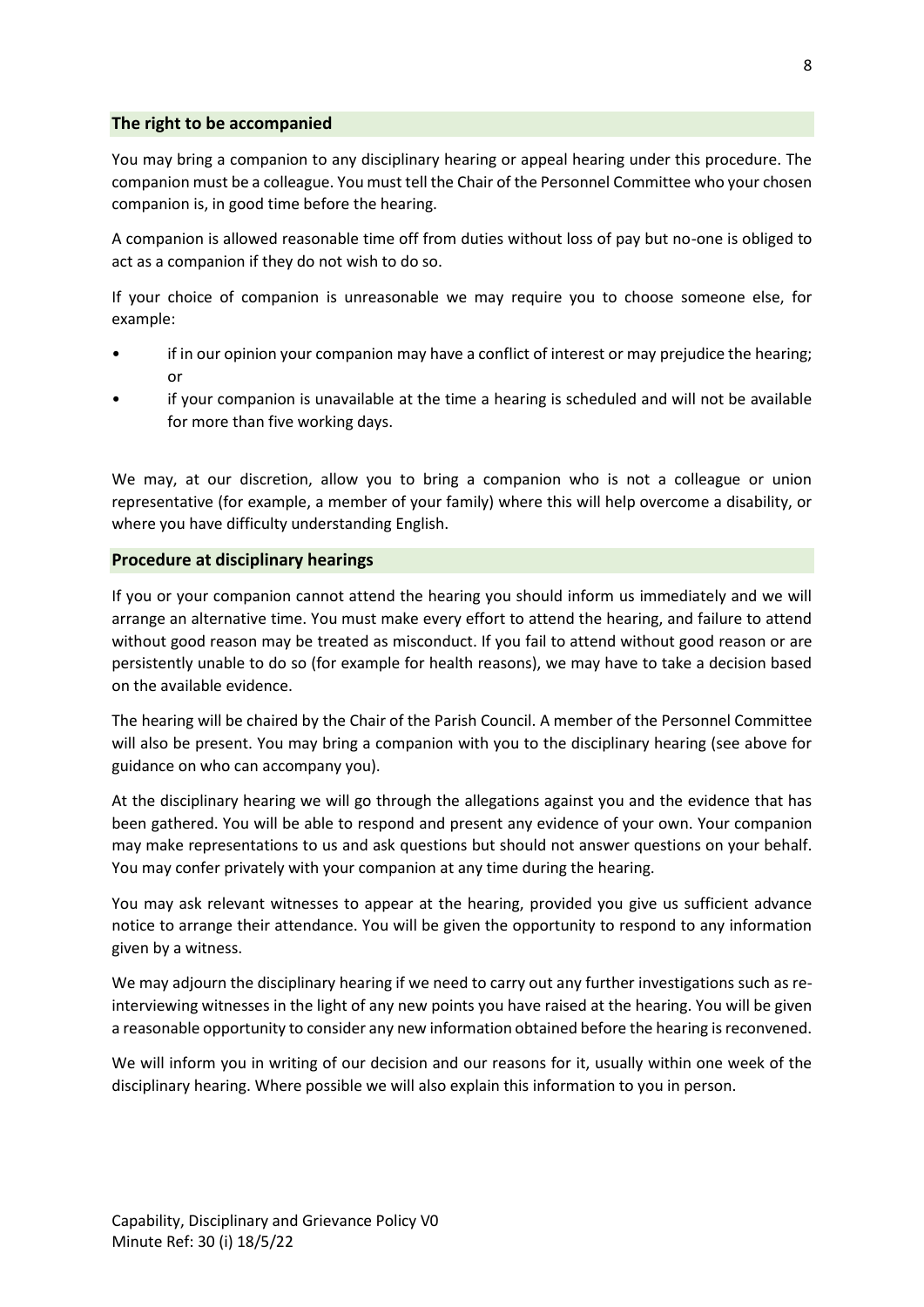#### **Disciplinary penalties**

The usual penalties for misconduct are set out below. No penalty should be imposed without a hearing. We aim to treat all employees fairly and consistently, and a penalty imposed on another employee for similar misconduct will usually be considered but should not be treated as a precedent. Each case will be assessed on its own merits.

#### **Stage 1 - First written warning**

A first written warning may be authorised by a section or department manager. It will usually be appropriate for a first act of misconduct where there are no other active written warnings on your disciplinary record.

### **Stage 2 - Final written warning**

A final written warning may be authorised by the Chair of the Personnel Committee. It will usually be appropriate for:

- misconduct where there is already an active written warning on your record; or
- misconduct that we consider sufficiently serious to warrant a final written warning even though there are no other active warnings on your record.

## **Stage 3 – Dismissal**

Dismissal may be authorised by the Personnel Committee.

It will usually only be appropriate for:

- any misconduct during your probationary period;
- further misconduct where there is an active final written warning on your record; or
- any gross misconduct regardless of whether there are active warnings on your record. Gross misconduct will usually result in immediate dismissal without notice or payment in lieu of notice (summary dismissal). Examples of gross misconduct.

Alternatives to dismissal: In some cases we may at our discretion consider alternatives to dismissal. These may be authorised by the Personnel Committee and will usually be accompanied by a final written warning. Examples include:

- Demotion.
- A period of suspension without pay.
- Loss of seniority
- Loss of future pay increment or bonus.
- Reduction in pay.

#### **The effect of a warning**

Written warnings will set out the nature of the misconduct, the change in behaviour required, the period for which the warning will remain active, and the likely consequences of further misconduct in that active period.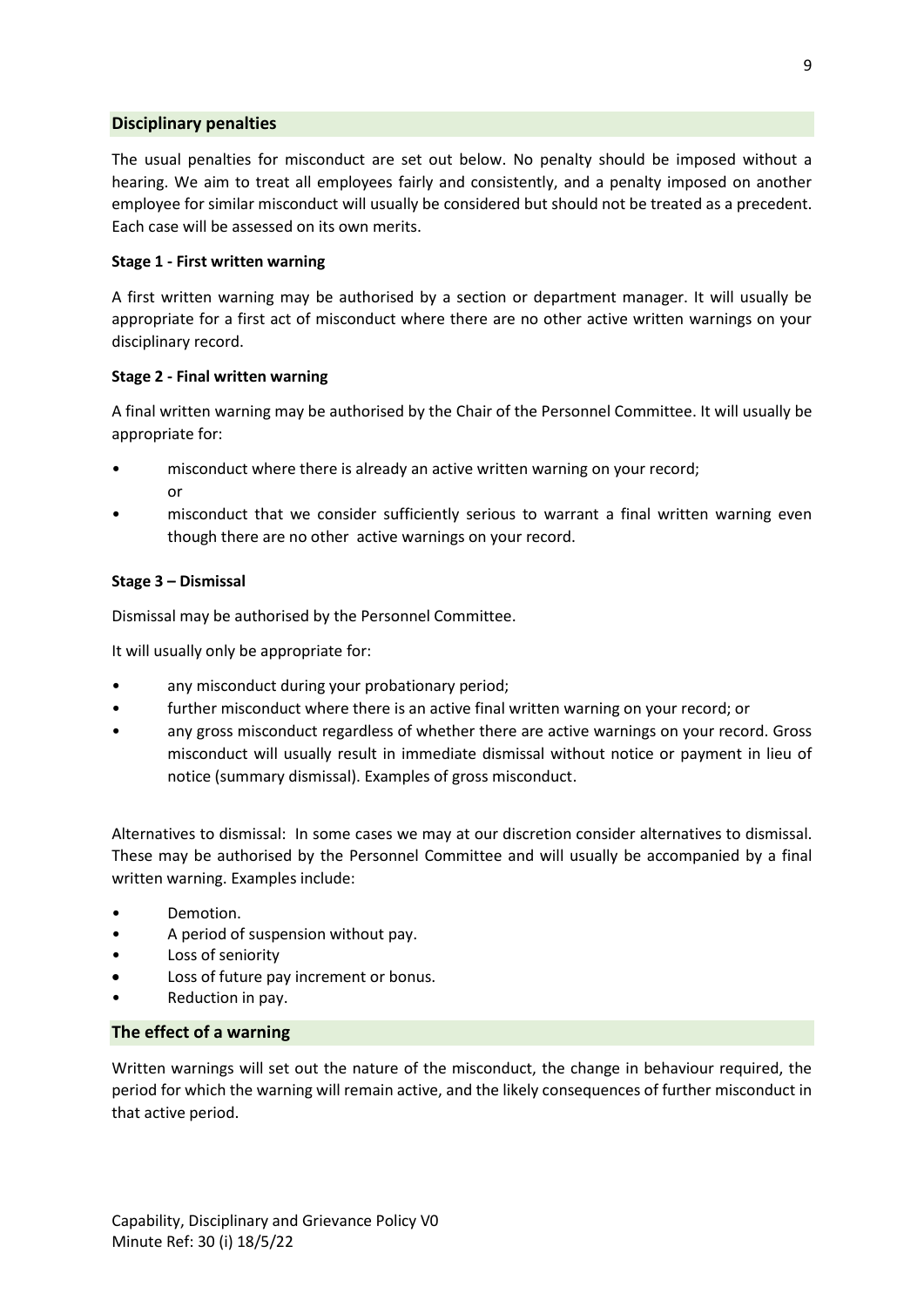A first written warning will usually remain active for six months and a final written warning will usually remain active for 12 months. In exceptional cases verging on gross misconduct, a final written warning may state that it will remain active indefinitely. Your conduct may be reviewed at the end of a warning's active period and if it has not improved sufficiently we may decide to extend the active period.

After the active period, the warning will remain permanently on your personnel file but will be disregarded in deciding the outcome of future disciplinary proceedings.

### **Appeals against disciplinary action**

If you feel that disciplinary action taken against you is wrong or unjust you should appeal in writing, stating your full grounds of appeal, to the Chair of the Parish Council within one week of the date on which you were informed of the decision.

If you are appealing against dismissal, the date on which dismissal takes effect will not be delayed pending the outcome of the appeal. However, if your appeal is successful you will be reinstated with no loss of continuity or pay.

If you raise any new matters in your appeal, we may need to carry out further investigation. If any new information comes to light we will provide you with a summary including, where appropriate, copies of additional relevant documents and witness statements. You will have a reasonable opportunity to consider this information before the hearing.

We will give you written notice of the date, time and place of the appeal hearing. This will normally be two to seven days after you receive the written notice.

The appeal hearing may be a complete re-hearing of the matter, or it may be a review of the fairness of the original decision in the light of the procedure that was followed and any new information that may have come to light. This will be at our discretion depending on the circumstances of your case. In any event the appeal will be dealt with as impartially as possible.

Where possible, the appeal hearing will be conducted impartially by the Vice Chair or a Councillor who has not been previously involved in the case. The Investigating Officer, the Chair of the Parish Council and the person who conducted the disciplinary hearing will also usually be present. You may bring a companion with you to the appeal hearing.

We may adjourn the appeal hearing if we need to carry out any further investigations in the light of any new points you have raised at the hearing. You will be given a reasonable opportunity to consider any new information obtained before the hearing is reconvened.

Following the appeal hearing we may:

- confirm the original decision;
- revoke the original decision; or
- substitute a different penalty.

We will inform you in writing of our final decision as soon as possible, usually within one week of the appeal hearing. Where possible we will also explain this to you in person. There will be no further right of appeal.